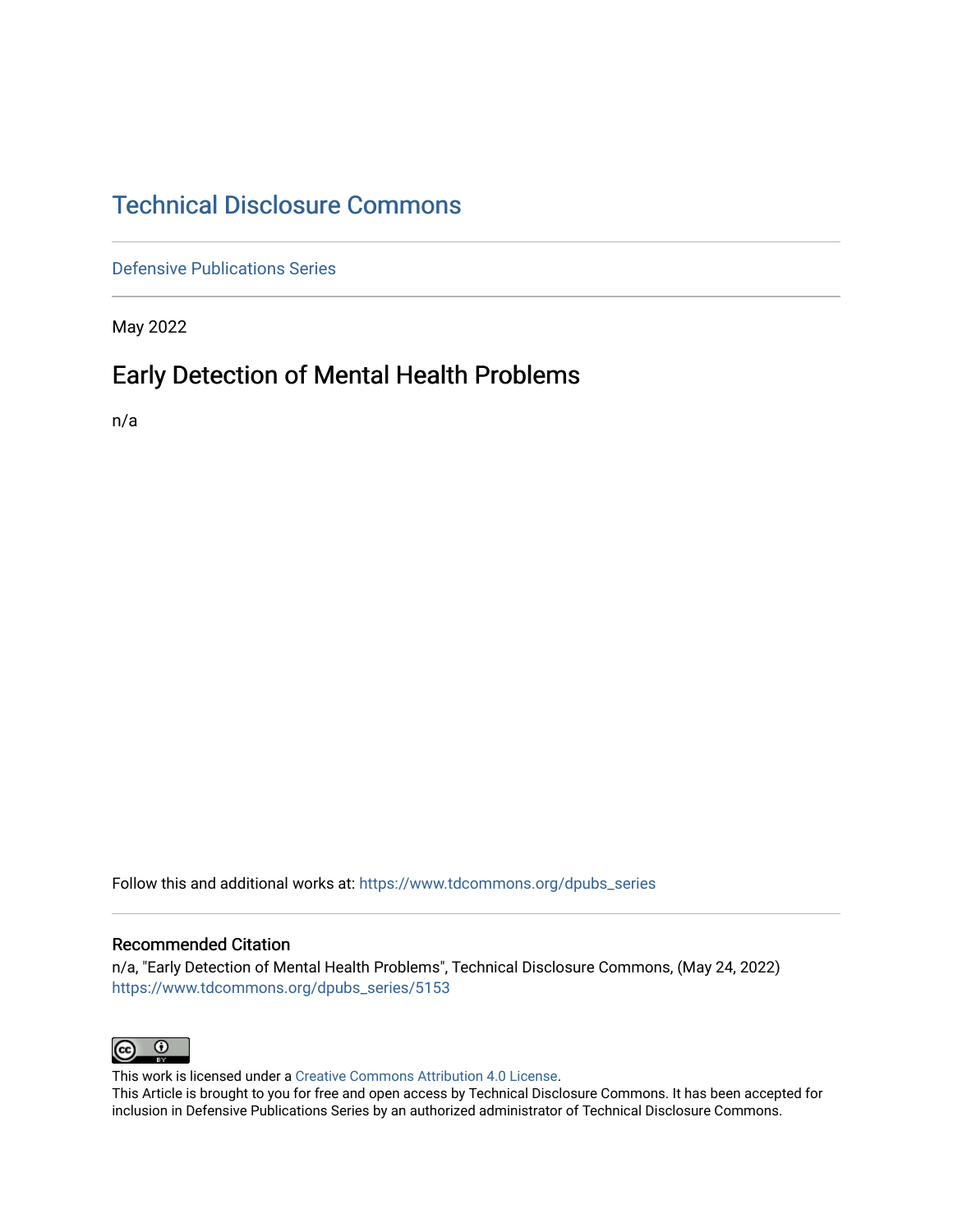# **Early Detection of Mental Health Problems**

## ABSTRACT

 A portion of psychiatric patients relapse when the treatment runs its course, or sometimes before. The psychiatric or psychological evaluation of patients is complicated by patients' frequent refusal to cooperate with medical specialists. Such clinical evaluations may also be unable to detect subtle changes in the patients' conditions or may not be timely enough. This disclosure describes techniques, implemented with appropriate permissions, for automatic monitoring of patients to detect changes in the patient behavior that predict a relapse or worsening of their mental health. Various sensors in user devices such as smartphones, smartwatches, or other wearables, as well as other devices such as smart speakers, home automation devices, etc. obtain sound, image, and body-parametric data of the patient and in their environment. The data is analyzed to test for changes in the patient's behavioral patterns over time (which can be a reflection of changes in the patient's health); to test if the patient's visual and aural fields have a basis in reality; to provide feedback to the patient; etc.

#### KEYWORDS

- Mental health
- Schizophrenia
- Psychosis
- Machine learning
- Virtual assistant
- Psychiatrist
- Psychologist
- Speech pattern
- Speech trigger
- Questionnaire
- Mood change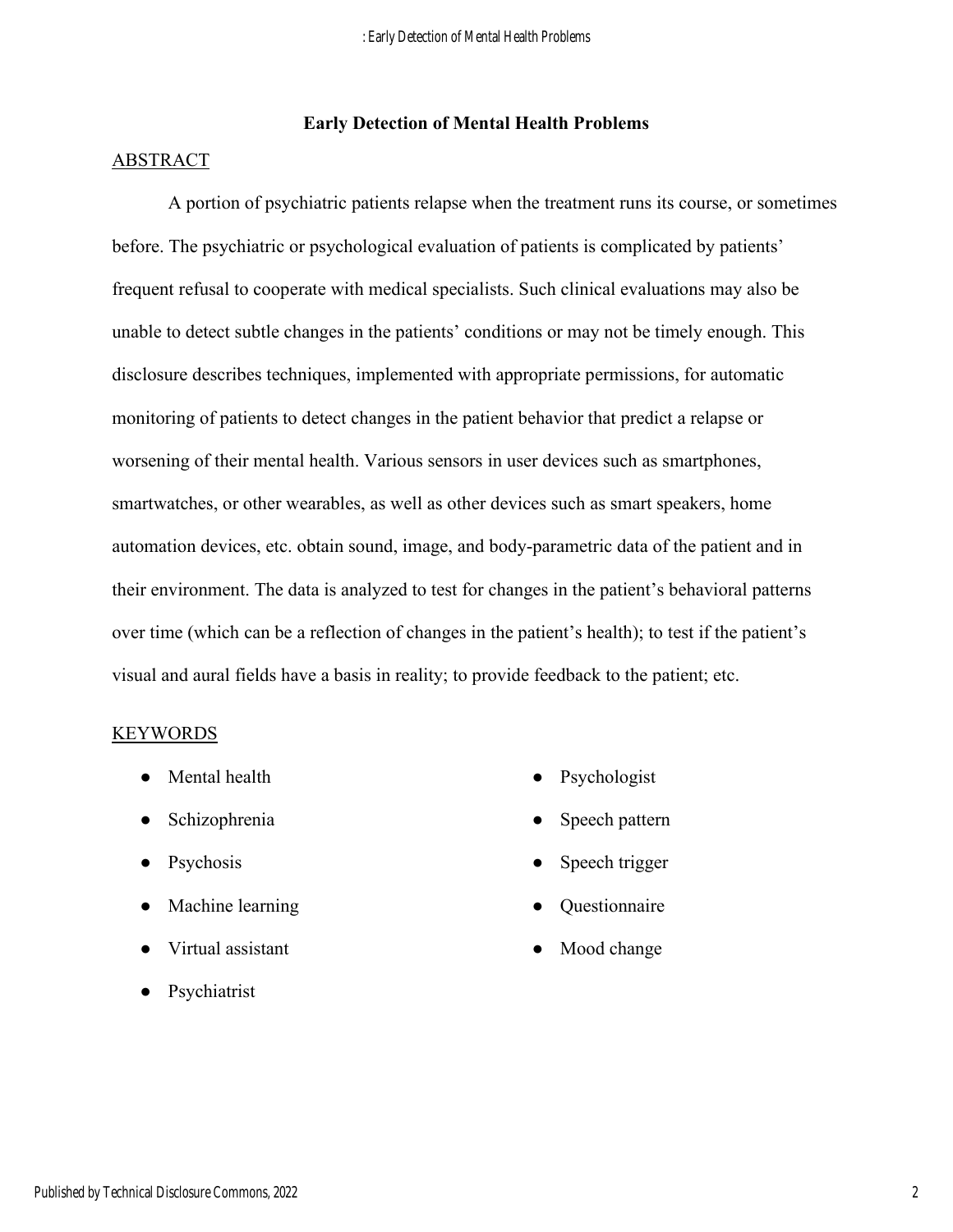#### **BACKGROUND**

 Patients diagnosed with schizophrenia receive medical treatment aimed at reducing or eliminating psychoses and other symptoms. Unfortunately, a significant fraction of patients relapse when the treatment runs its course, or sometimes before. Reasons for relapse include:

- Believing themselves to be healthy, patients stop medications.
- The medicinal dose is inadequate relative to the extent of the disease. Specifically, medicines known to have significant side effects are given at reduced dosages.

It is difficult to obtain sufficient data about the various aspects of a patient's recovery to learn from it, e.g., by applying machine learning models to determine the relative efficacy of different doses and treatments. Key clinical questions include:

- What is the duration of antipsychotic treatment and the risk of relapse after reduction or discontinuation of antipsychotic medications?
- What is the risk of relapse after a single episode of psychosis? Is the risk reduced with a longer treatment period?

Despite several studies assessing the risk of relapse after the discontinuation of antipsychotic medication, there is no consensus on the recommended duration of treatment. Reliable early warning signs of relapse are of great value in clinical settings, as they offer the opportunity of early intervention and prevention of florid relapse. Similar problems exist for mental diseases characterized by hallucinations or loss of touch with reality (these can also be due to drug overuse, closely associated with alcoholism and addiction).

 Psychiatric or psychological evaluation of patients is complicated by patients' frequent refusal to cooperate with medical specialists, often leading to involuntary hospitalization. Such clinical evaluations may anyways be insufficient to detect subtle changes in the patients'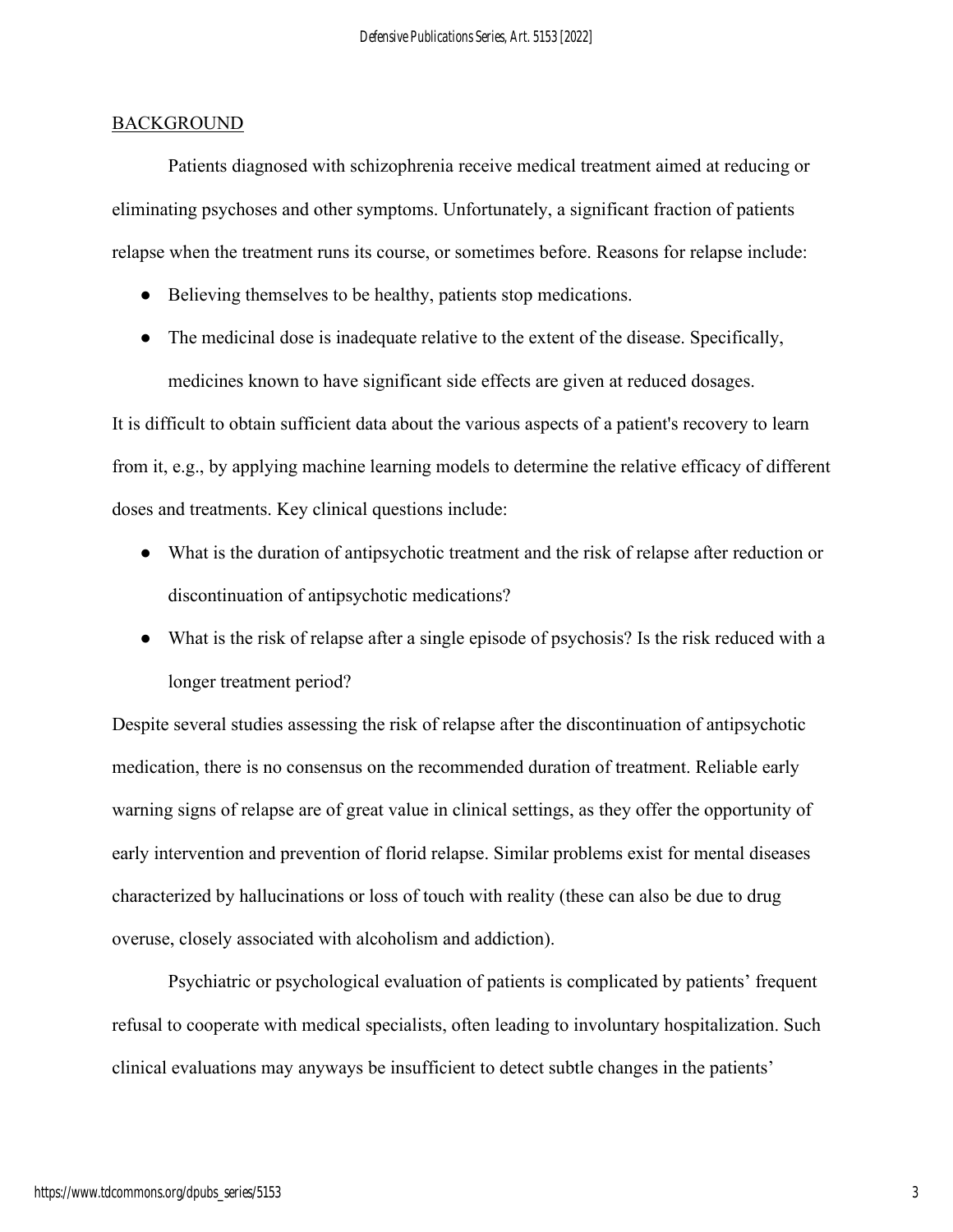conditions or might not take place in a timely enough fashion to prevent worsening of mental health.

 Chatbots that employ cognitive behavioral therapy to alleviate mental health issues require frequent interactions and don't work with incapacitated patients (such as those undergoing a schizophrenia episode) or uncooperative patients. Smartwatches can detect stress via galvanic skin response, but only provide a simple stress rating unrelated to mental health. Schizophrenia can possibly be detected from social media posts using supervised machine learning [1, 2], but the reliability of such detections is unknown.

### **DESCRIPTION**



**Fig. 1: Automatic detection of mental health problems**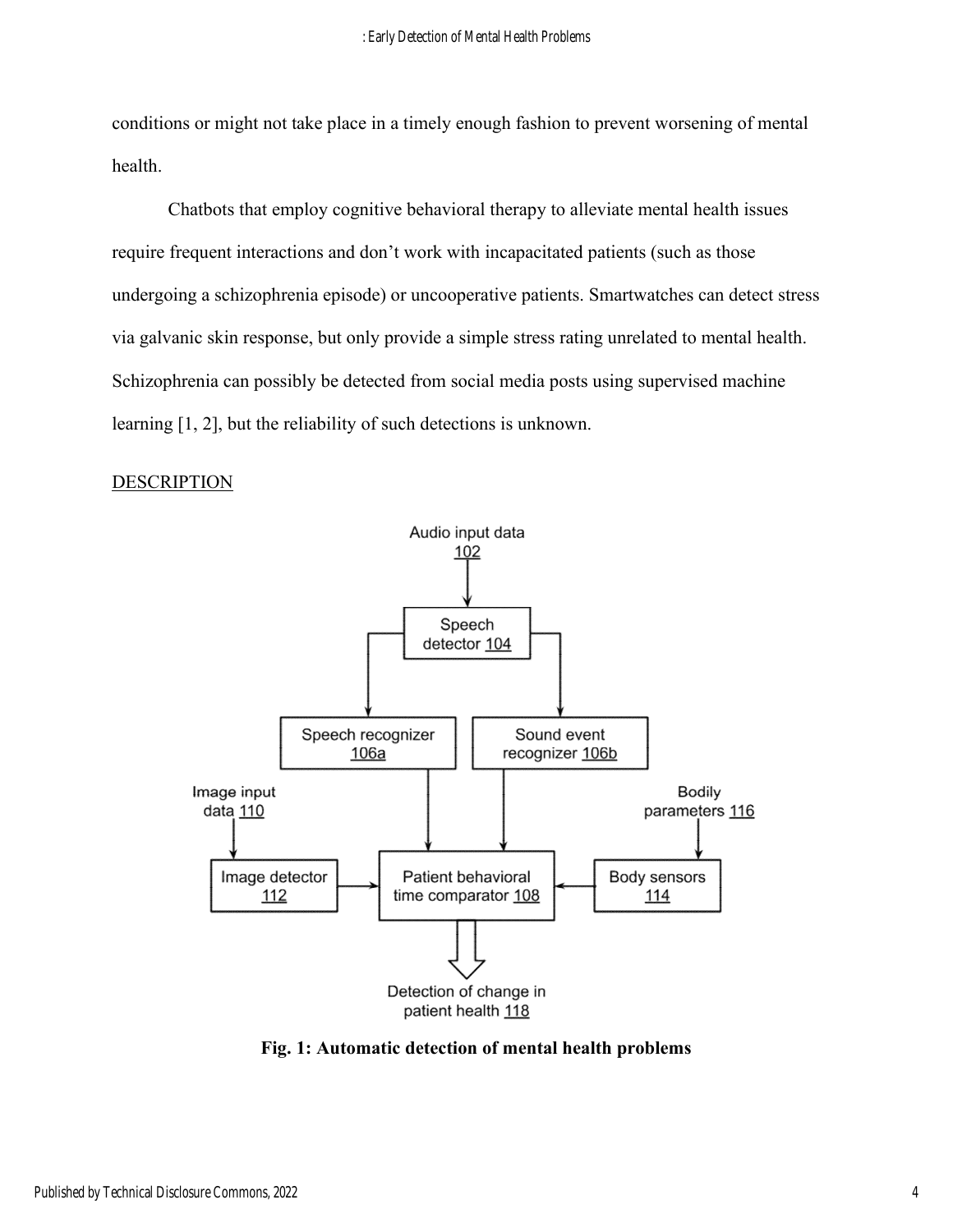Illustrated in Fig. 1, this disclosure describes techniques for automatic monitoring of patients (with appropriate consent) to detect changes in the patient behavior that predict a relapse or worsening of their mental health. A speech detector (104) accepts audio input data (102) from the patient with permission from the patient. The speech detector can comprise a speech recognizer (106a), which recognizes speech in the form of language, and a sound event recognizer (106b), which recognizes environmental or patient origin sounds indicative of patient condition. Some examples of observations that prefigure a deterioration of mental health include:

- *Changes in speech patterns*: Some examples include more grammatical errors than usual; more (or less) pauses than usual; random speech; unfinished phrases; nonsensical statements; etc. Changes in speech patterns can be detected by a speech recognizer working in tandem with a machine learning model trained to differentiate between typical and atypical speech patterns. The speech recognizer and machine learning models operate on a mobile device, e.g., smartphone, or devices located around the patient such as smart speakers, home automation devices, voice-interactive devices, etc.
- *Speech triggers*: Some examples include suicidal statements, suggestions of violence, etc., detectable by a speech recognizer.
- *Changes in statistical characteristics of written or oral communication*: Some example statistics include the number of characters typed per minute; the number of words spoken per minute; etc.
- *Patient feedback on the kinds of sounds they hear*: An example of actionable feedback is a patient report of hearing environmental sounds (e.g., a barking dog) that are not detected by audio sensors around the patient, and therefore, likely have no basis in reality. In turn, haptic feedback can be provided to the patient using, e.g., a smartwatch,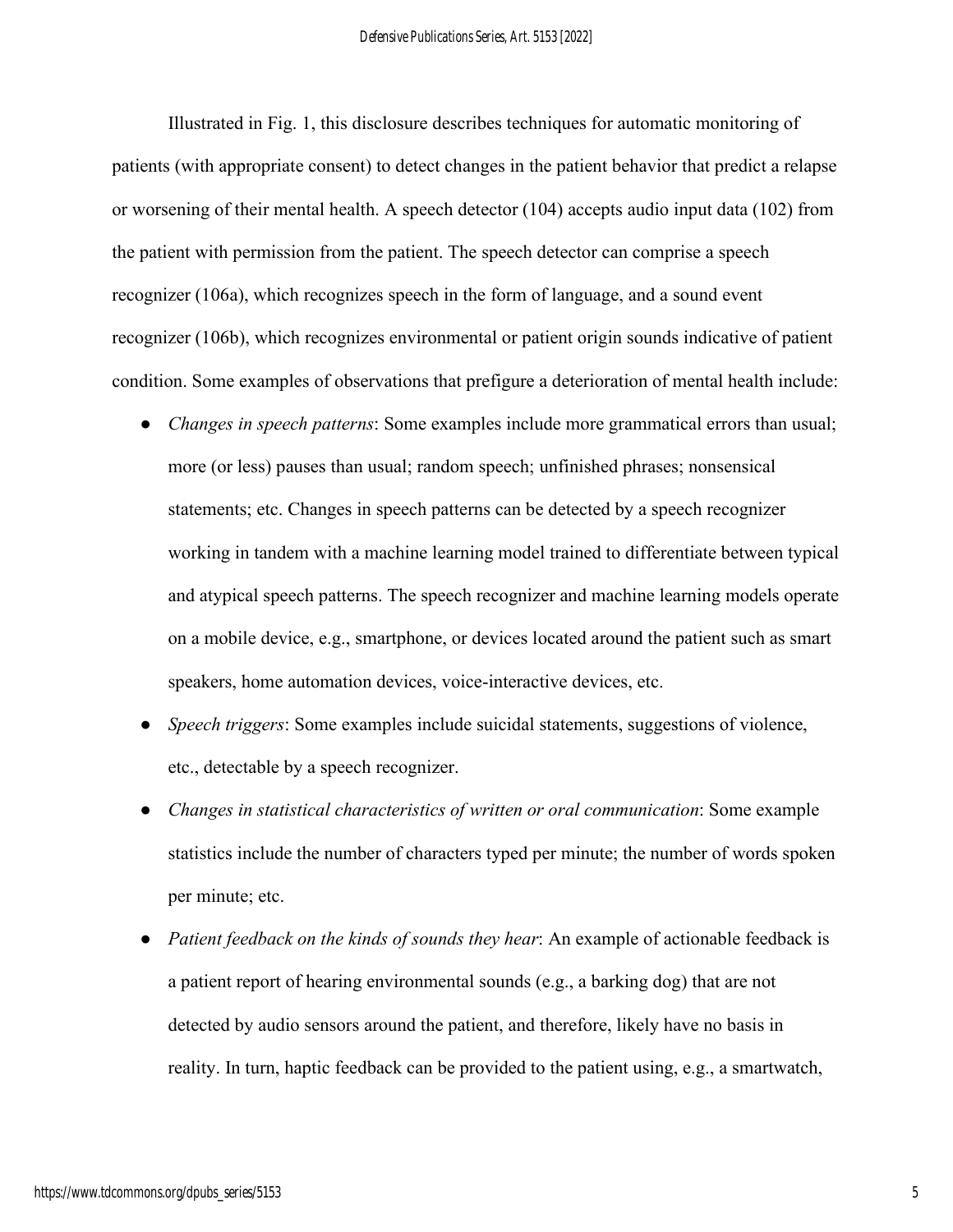vibratory bracelet, etc., if the patient's report of their audio field doesn't match sound events as detected by audio sensors. Further, sound events detected by audio sensors can be displayed on smartwatch or smartphone screens (e.g., "chirping birds") or can be indicated by device vibration to enable the patient to confirm that the sounds they apparently hear are in fact real. Another example of actionable feedback is a patient reporting the hearing of phrases consistently at variance with transcriptions by a speech recognizer. The patient's aural feedback can be analyzed to better understand the patient's mental health or changes therein.



**Fig. 2: An example of the use of speech and sound events to detect changes in a patient's health and of the use of haptic feedback to the patient** 

 Fig. 2 illustrates an example of the use of speech and sound events to detect changes in a patient's health and the use of haptic feedback. With appropriate permission, image input (110) is accepted by an image detector (112) in proximity to the patient, e.g., a camera embedded within smart glasses or augmented reality glasses, home automation devices, or other devices. Hallucination events can be detected by comparing a patient's report on their visual field with objects, people, and scenes detected within the camera feed.

 Further, with appropriate permissions, body parameters (116), e.g., pulse, breath-patterns, body humidity, temperature, etc., can be measured using body sensors (114, e.g., as found in smartwatches) and can be used to detect mood changes. These in turn can be indicative of the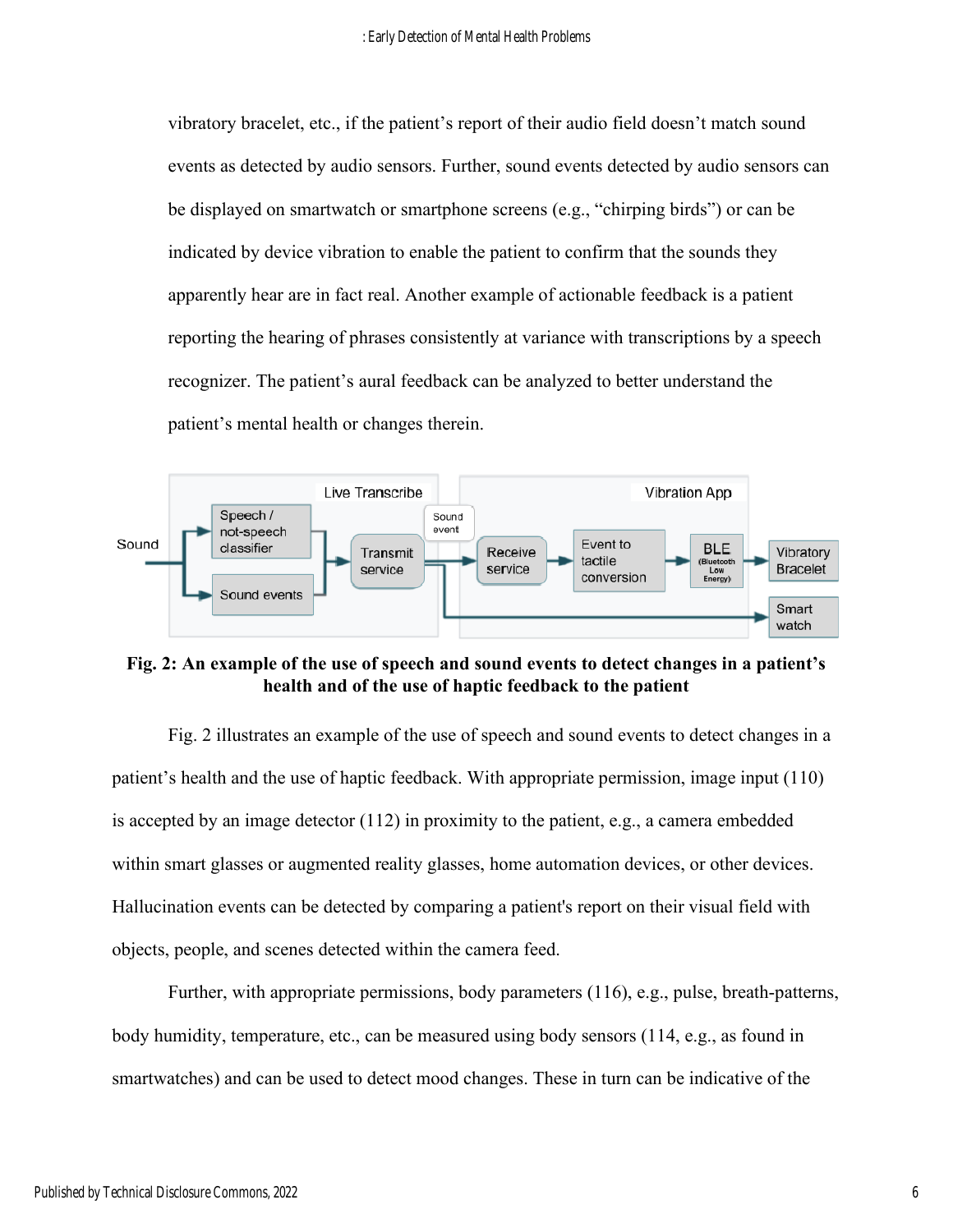onset of depression, anxiety, panic, paranoia, etc. With patient permission, mood changes can also be detected by analyzing voice patterns, face expressions, walking patterns (e.g., repeatedly walking in circles), etc.

 A patient behavior comparator (108) accepts outputs from the speech recognizer, sound event recognizer, image detector, body sensors, etc., and uses on-device machine learning models to detect changes in the patient's behavior that are indicative of mental health problems (118).

To delay or eliminate disease onset, better manage the disease, and inculcate healthy habits, such analyses can also provide the patient with immediate feedback. For example, if a patient hears sounds but feels no corresponding haptic feedback, they can determine that the heard sound is in fact an auditory hallucination. This knowledge can enable the patient to better understand and control their mental state. As another example of feedback to the patient, calming media (e.g., haptic tones, music, etc.) can be provided upon the detection of the onset of a depressive episode. Feedback can also constitute directing the patient to a psychiatrist or psychologist (either in-person or via remote call), chat bot, medical service, etc.

Questionnaires can be used to develop baseline data about patient conditions, such that changes can be detected during operation by comparison with the baseline data. For example, a patient can be requested to write a paragraph that can be used to detect statistical changes (number of grammar errors per page, etc.) in later writings of the patient. Another example is to provide texts with varying levels of nonsense (on a scale of 1 to 10, where 1 is meaningful and coherent text and 10 is meaningless and disjointed text). Periodically asking the patient to evaluate the meaningfulness or coherence of a piece of text can enable an understanding of the patient's grasp of reality, and how that grasp changes with time. Periodic questionnaires can

7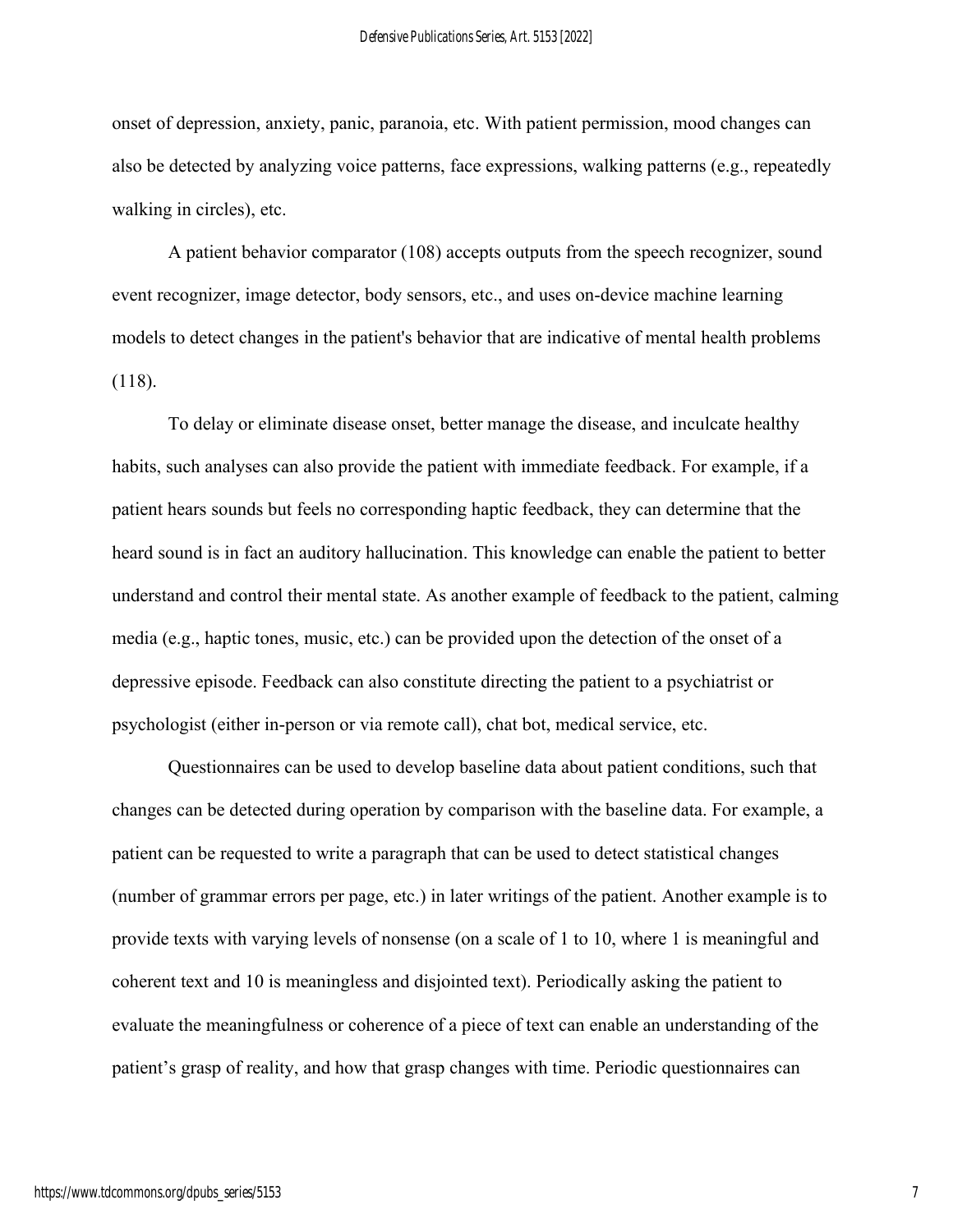themselves be used to detect changes in patient mental health. It is usually difficult to obtain data from patients to train machine learning models to detect, for example, if a patient's speech has grown odd or bizarre. Questionnaires (and the patients' answers to them) can be used to train machine learning models to detect changes in patient behavior.

The described techniques are implemented with appropriate user permissions and in compliance with laws and regulations related to collection and use of data. The techniques are implemented locally on user devices. The techniques are implemented in consultation with appropriate medical practitioners. Detection of changes in mental health based on such parameters is complementary to regular medical screenings and can assist the medical professional through early alerts and/or more granular data on patient behavior.

Further to the descriptions above, a user (e.g., the patient, a family member, a caregiver and/or other medical professional, as appropriate) may be provided with controls allowing the user to make an election as to both if and when systems, programs, or features described herein may enable the collection of user information (e.g., information about a user's physical environment including audio and/or video, body parameters, a user's speech or actions, or a user's current location), and if the user is sent content or communications from a server. In addition, certain data are treated in one or more ways before it is stored or used so that personally identifiable information is removed. For example, a user's identity is treated so that no personally identifiable information can be determined for the user, or a user's geographic location may be generalized where location information is obtained (such as to a city, ZIP code, or state level) so that a particular location of a user cannot be determined. Thus, the user has control over what information is collected about the user, how that information is used, and what information is provided to the user.

8